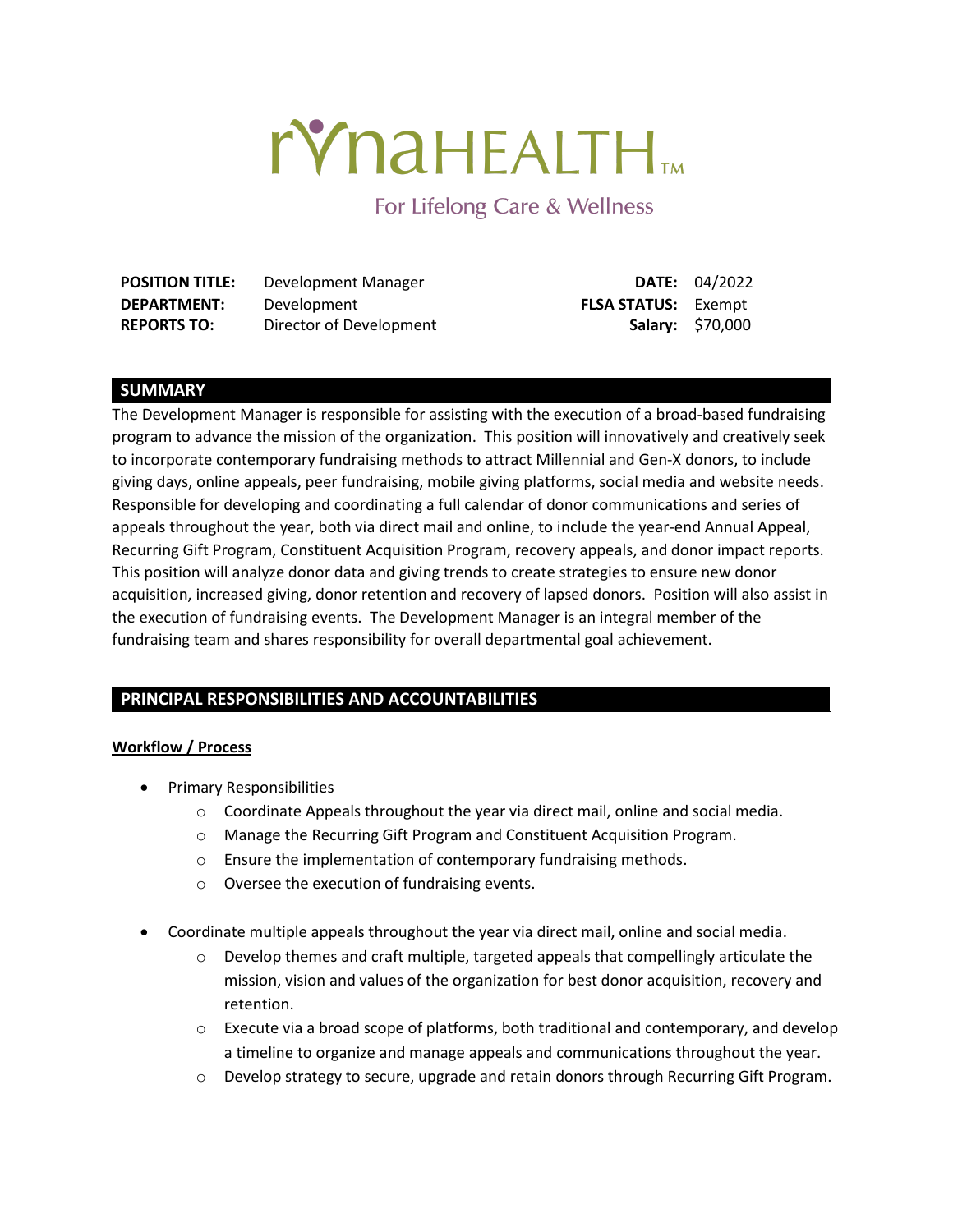- $\circ$  Create and manage a Constituent Acquisition Program by identifying target donors from patients and clients across all business lines of the agency.
- o Create infographic pieces and impact reports to communicate gratitude and engage and steward donors.
- o Research and incorporate best practices. Devise strategies for successful implementation.
- o Track and analyze data and results; report on progress throughout the year.
- Ensure the implementation of contemporary fundraising methods
	- $\circ$  Introduce and incorporate contemporary methods, including social media, e-appeals, online giving days, peer fundraising and mobile giving platforms.
	- $\circ$  Coordinate website adjustments, e-blasts and social media posts with Marketing department.
	- $\circ$  Assist with monthly agency e-newsletter as it relates to the development department.
	- o Work with Marketing department to segment MailChimp list for development use and directed appeals.
- Oversee the execution of fundraising events
	- $\circ$  Work with volunteer event committees to plan and execute fundraising events, such as the annual Autumn Dinner and Spring Breakfast.
	- o Coordinate with event committees to manage live and silent auctions.
	- $\circ$  Incorporate contemporary fundraising event methods, such as mobile bidding, use of QR codes, online auction previews and pre-event bidding.
	- $\circ$  Create event videos and PowerPoint presentations or consult with appropriate professional to create.
	- o Manage event publicity and digital recognition of sponsors.
- Additional Duties as Assigned
	- $\circ$  All employees are expected to assist with execution of the annual development plan to support meeting the annual organizational budget.
	- o Represent the organization positively in public at all times.
	- $\circ$  Support the mission and goals of the organization across all programs and departments.
	- $\circ$  Participate actively in agency staff meetings and department meetings when requested